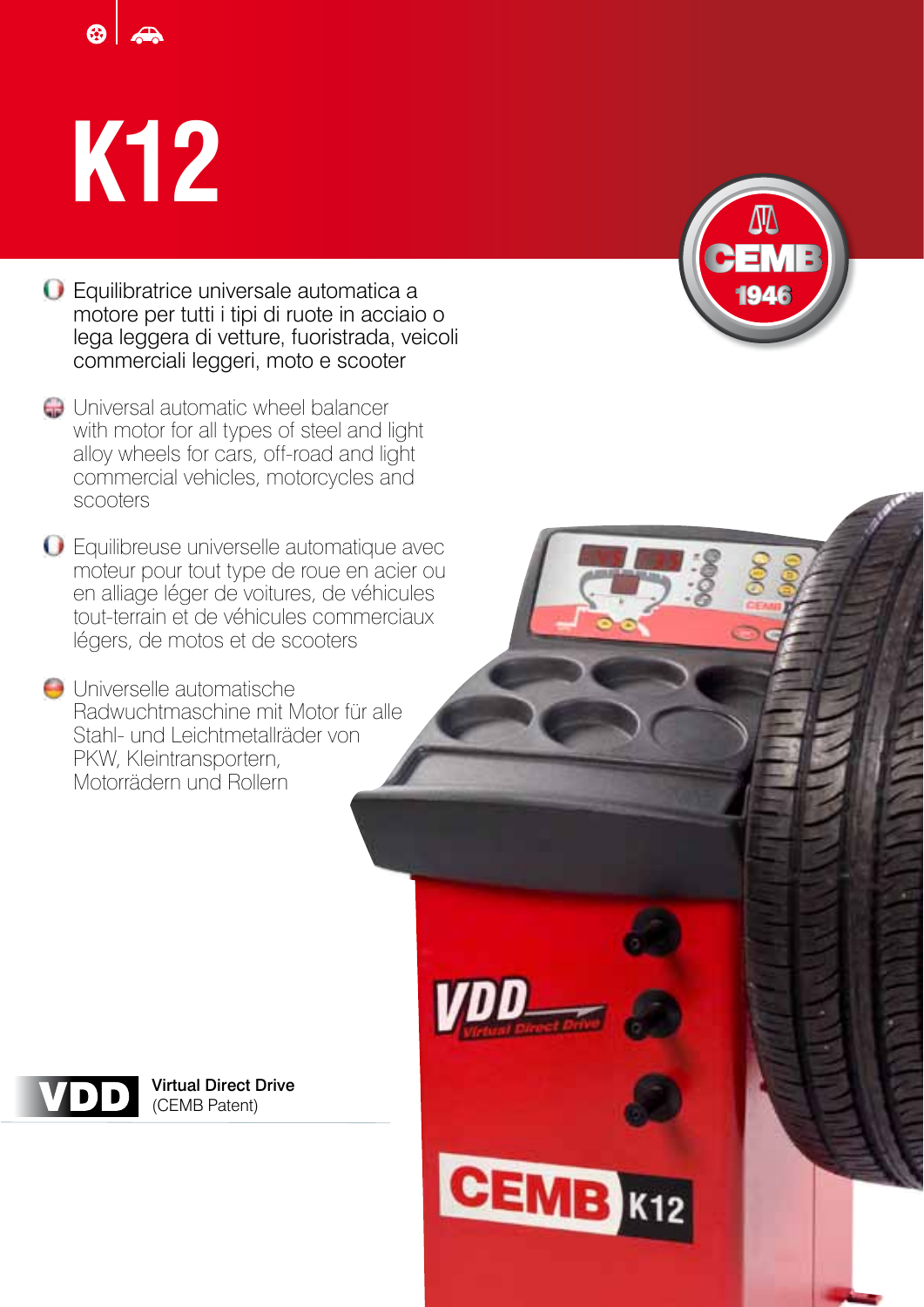# **K12**

*Space saving balancer combining sturdy structure with modern design*

- VDD Sistema di misura superveloce e libero da manutenzione (Brevetto Cemb)
- Display digitale multifunzionale
- Sistema intelligente e automatico per misura diametro e distanza con Calibro Cemb con ripetitore automatico per indicazione dei piani di correzione preselezionati
- Bassa velocità di equilibratura, carter di protezione opzionale. Start automatico del ciclo di misura con l'abbassamento del carter
- Autodiagnosi e Autotaratura
- Menù scelta opzioni e personalizzazioni
- Modalità di equilibratura in **ALU S** (pesi interni al cerchio) con indicatore specifico della posizione del contrappeso
- Programma SPLIT per nascondere il peso dietro alle razze
- Programma di ottimizzazione squilibrio e minimizzazione automatica dello squilibrio statico

- VDD very quick and maintenance free measurement system (Cemb Patent)
- Digital multifunction display
- Intelligent and automatic system to measure diameter and distance with the Cemb gauge. With automatic position repeater to indicate the pre-selected correction planes
- Low balancing speed. Wheel guard available as an option. Automatic start of the measuring cycle by lowering the wheel guard.
- Autodiagnosis and self-calibration
- Selection menu for options and customizations
- ALU-S balancing mode (weights on the internal rim planes) with specific counterweight position indicator (position repeater)
- **SPLIT** program to hide weights behind spokes
- Optimization program to compensate tire with rim unbalance and automatic static unbalance minimization program



## 0

- VDD Système de mesure ultravite et libre de maintenance (Brevet Cemb)
- Panneau digital multifonctions
- Système intelligent pour mesurer automatiquement la distance et le diamètre avec jauge de Cemb. Avec indication spécifique de la position des contrepoids (répétiteur de position)
- Basse vitesse d'équilibrage, capot de protection en option. Start automatique du cycle de mesure en abaissant le capot.
- Auto-diagnostic et auto-étallonage
- Menu sélection des options et personnalisations
- Modalité équilibrage en ALU S (masses aux plaines intérieures de la jante) avec indicateur spécifique de la position du contrepoids
- Programme **SPLIT** pour cacher le contrepoids derrière les rayons
- Programme d'optimisation du balourd et minimisation automatique du balourd statique

- VDD ultraschnelles und wartungsfreies Messsystem (Cemb-Patent)
- Digitales Multifunktions-Display
- Intelligentes und automatisches System zur Messung von Abstand und Durchmesser mit Messarm von Cemb. Mit automatischem Positionsgeber zur Anzeige der vorgewählten Korrekturebenen.
- Niedrige Auswuchtgeschwindigkeit, Radschutzhaube als Option erhältlich. Automatischer Start des Messzyklus durch Senken der Radschutzhaube
- Selbstdiagnose und Selbstkalibrierung
- Auswahlmenü für Optionen und individuelle **Einstellungen**
- Auswuchtmodalität in ALU-S (Gewichte an der Felgeninnenseite) mit spezieller Positionsanzeige der Wuchtgewichte (Positionsgeber)
- SPLIT-Programm zur Hinter-Speichen-Platzierung der Wuchtgewichte
- Optimierungsprogramm zur Unwuchtkompensation zwischen Reifen und Felge und Programm zur automatischen Reduzierung der statischen Unwucht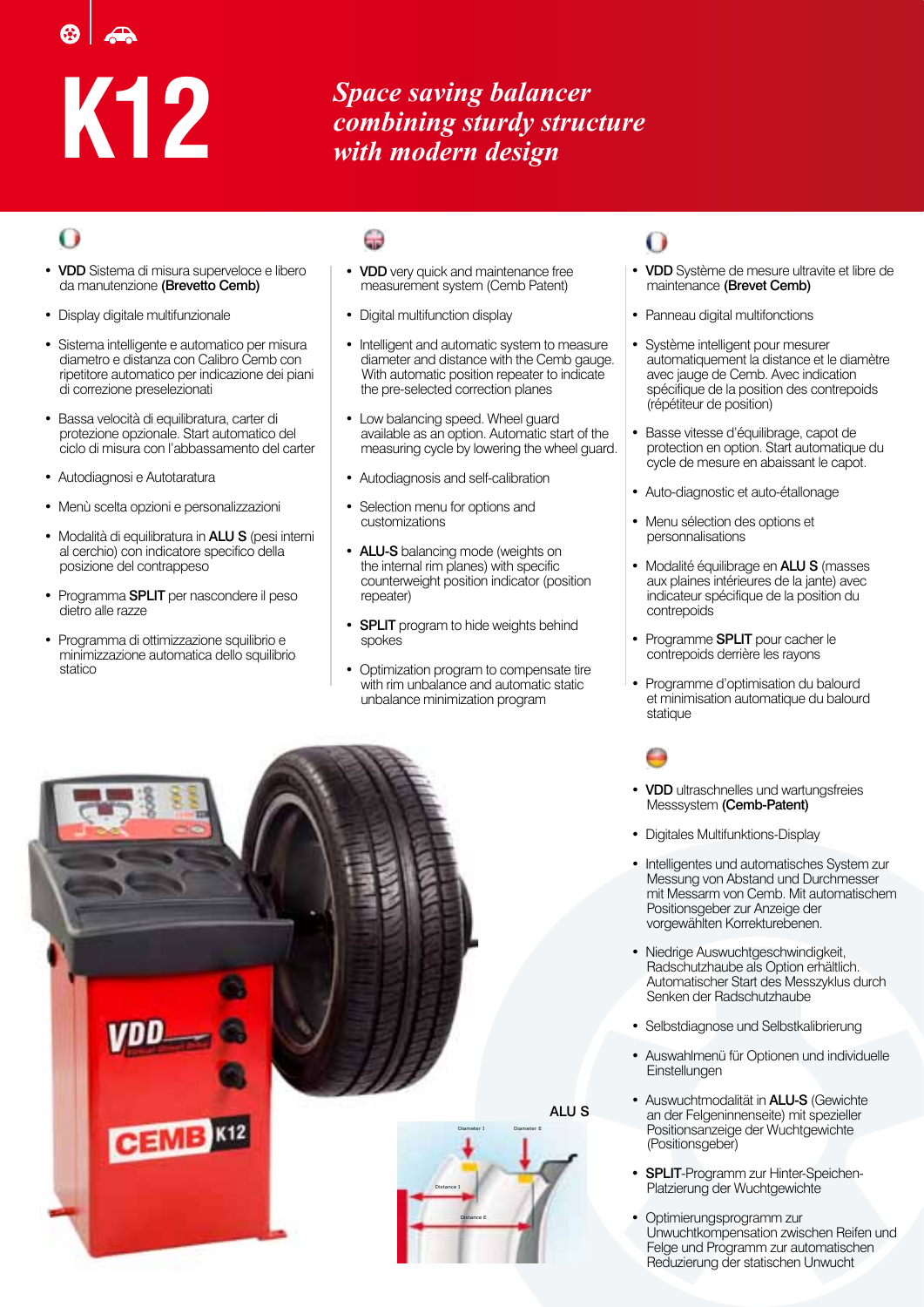

Précision max. d'équilibrage Temps de cycle (15kg/33lbs) Diamètre jante à régler Largeur jante à régler Poids max. de la roue Poids machine (dotation inclu) sans/avec protection Emballage

1 g (0.04 oz) 4,7 s - (5 3/4" x 14")  $265 \div 765$  mm  $(10" \div 30")$  $40 \div 510$  mm  $(1.5" \div 20")$ 75 kg (165 lbs) 110 kg - 120 kg (243 - 267 lbs) 96x66x116 h cm (38"x26"x46h") Max. Messgenauigkeit Messzeit (15kg/33lbs) Einstellbarer Felgendurchmesser Einstellbare Felgenbreite Max. Radgewicht Maschinengewicht (inkl. Ausstattung) ohne/mit Radschutzhaube Packmaße





### ACCESSORI STANDARD - STANDARD ACCESSORIES - ACCESSOIRES STANDARD - STANDARDZUBEHÖR

- Nel 1952 CEMB ha inventato le flange a coni per le macchine equilibratrici e fin da allora ha continuato a sviluppare e produrre sistemi di centraggio di alta precisione per tutti i tipi di ruote. CEMB sconsiglia l'utilizzo di flange non originali sulle sue macchine equilibratrici.
- In 1952 CEMB created the cone adapters for balancing machines and since then the company continued developing and producing high precision centering systems for any type of wheel. CEMB does not recommend the use of non-original adapters on its balancing machines.
- En 1952 CEMB a inventé la bride à cônes pour les machines d'équilibrage. Depuis, CEMB continue à les développer et à produire des dispositifs de centrage, de haute précision, pour les roues. CEMB déconseille fortement l'utilisation de brides non d'origine sur ses machines d'équilibrage.
- Im Jahr 1952 entwickelte das Unternehmen CEMB erstmals Konusflansche für Auswuchtmaschinen. Seither wurden diese kontinuierlich optimiert und weitere hoch präzise Zentriersysteme für alle Radtypen kamen hinzu. Cemb rät ausdrücklich, nur Originalflansche für Cemb-Radwuchtmaschinen zu benutzen.

 $UC20/2$  GLM40 41FF83150  $\mathbb{C}$   $\mathbb{C}$   $\mathbb{C}$  Manual locking



- Per macchina senza protezione. Dotazione standard: 3 coni Ø 45÷110 mm, ghiera rapida GLM40, calibro larghezza, pinza-martello e contrappeso da 60 g.
- Wheel balancers without wheel guard. Standard equipment: 3 cones Ø 45÷110 mm, quick locknut GLM40, width gauge, pincer-hammer and 60 g counterweight.



- **Pour machine sans protection.** Dotation standard: 3 cônes Ø 45÷110 mm, 1 collier de serrage rapide GLM40, calibre largeur, pince-marteau et contrepoids 60 g.
- 

Für Radwuchtmaschinen ohne Radschutzhaube. Standard-Lieferausstattung: 3 Konen Ø 45÷110 mm, Schnellspannring GLM40, Breitenmesslehre, Hammer-Zange und Mustergewicht 60 g.

#### ACCESSORI OPZIONALI - OPTIONAL ACCESSORIES - ACCESSOIRES EN OPTION - OPTIONALES ZUBEHÖR **COM**

- RL cup 41FF79255 VL/2 cone + G36 disc 41FF86174 MT cone 40FF57321 • UH20/2 41FF42048 • SR4 - SR5 SR5/2 - SRUSA • RMC20 MOT/2 41FF87386
- *Per ulteriori dettagli sui singoli accessori Vi preghiamo di consultare il catalogo specifico ADAPTORS.*
- *For any further information on each accessory please refer to the specific ADAPTORS catalogue.*
- *Pour plus de détails pour chaque accessoire, veuillez consulter le spécifique catalogue ADAPTORS.*
- *Detaillierte Informationen zu den einzelnen Zubehörteilen finden Sie in unserem Katalog ADAPTORS.*